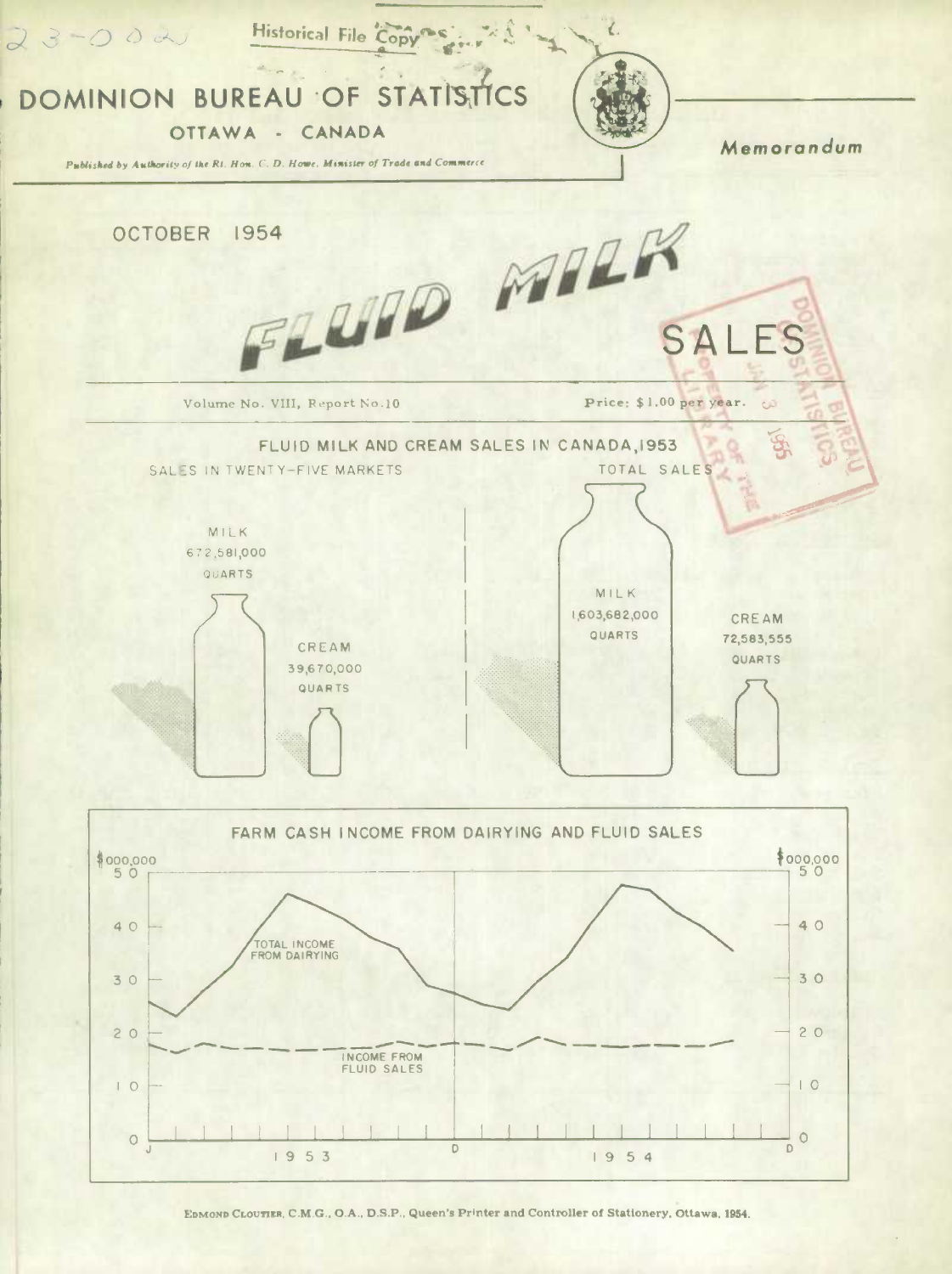## Table 1 - Fluid Sales in Twenty-Five Markets in Canada

October and January-October, 1954, with Comparisons Shown in Per Cent of 1953

|                                                                                                                                                               | Milk                                                                      |                                                        |                                                                                        |                                                            | Cream                                                         |                                                          |                                                                |                                                          | Cream                                                                         |
|---------------------------------------------------------------------------------------------------------------------------------------------------------------|---------------------------------------------------------------------------|--------------------------------------------------------|----------------------------------------------------------------------------------------|------------------------------------------------------------|---------------------------------------------------------------|----------------------------------------------------------|----------------------------------------------------------------|----------------------------------------------------------|-------------------------------------------------------------------------------|
| Markets<br>Within Economic<br>Divisions                                                                                                                       | October                                                                   |                                                        | Jan. Oct.                                                                              |                                                            | October                                                       |                                                          | Jan.-Oct.                                                      |                                                          | Oct.                                                                          |
|                                                                                                                                                               | Sales<br>in<br>Quarts                                                     | $%$ of<br>1953                                         | Sales<br>in<br>Quarts                                                                  | % of<br>1953                                               | Sales<br>in<br>$B \cdot F$ .                                  | $%$ of<br>1953                                           | $St$ les<br><b>in</b><br>$B \circ F \circ$                     | $%$ of<br>1953                                           | Fer<br>Cent<br>Fat                                                            |
|                                                                                                                                                               | 000 Qt.                                                                   | $\frac{c_1^*}{\sqrt{2}}$                               | 000 Qt.                                                                                | $\%$                                                       | '000 Lb.                                                      | %                                                        | '000 Lb.                                                       | $\frac{c}{\sqrt{6}}$                                     | %                                                                             |
| Maritime Provinces                                                                                                                                            |                                                                           |                                                        |                                                                                        |                                                            |                                                               |                                                          |                                                                |                                                          |                                                                               |
| Charlottetown<br>Halifax<br>Sydney<br>Saint John<br>Moncton<br>Central Provinces                                                                              | 214<br>1,494<br>853<br>805<br>475                                         | 99<br>103<br>98<br>96<br>103                           | 2,131<br>14,759<br>8,530<br>3,160<br>4,774                                             | 100<br>106<br>99<br>100<br>106                             | 4<br>21<br>8<br>10<br>6                                       | 97<br>104<br>109<br>102<br>95                            | $40 - 72$<br>226<br>87<br>109<br>67                            | 97<br>107<br>105<br>99<br>101                            | 12,48<br>13.24<br>29.55<br>32.44<br>31, 33                                    |
| Montreal<br><i><u><b>Quebec-Levis</b></u></i><br>Sherbrooke<br>Three Rivers<br>Ottawa-Hull<br>Teronto<br>Hamilton<br>Windsor<br>$Ft_{o}Wm_{o} - Pt_{o}Ar_{o}$ | 14,572<br>2,718<br>722<br>627<br>2,934<br>12,339<br>2,828<br>1,997<br>859 | 98<br>106<br>105<br>97<br>99<br>104<br>103<br>96<br>99 | 140,705<br>25, 943<br>6,563<br>6,215<br>28,258<br>115,865<br>26,948<br>19,532<br>8,507 | 99<br>101<br>109<br>101<br>103<br>106<br>104<br>101<br>103 | 295<br>31<br>$\mathbf{8}$<br>9<br>50<br>230<br>35<br>24<br>11 | 98<br>105<br>105<br>102<br>101<br>100<br>93<br>39<br>112 | 2,963<br>293<br>34<br>92<br>1.94<br>2,258<br>340<br>256<br>109 | 98<br>94<br>112<br>104<br>105<br>104<br>101<br>97<br>113 | 17.38<br>16.34<br>20.31<br>24.69<br>18,48<br>14.37<br>17.86<br>14.06<br>19.70 |
| Prairie Provinces<br>Winnipeg<br>Regina<br>Moose Jaw<br>Saskatoon<br>Swift Cur.-York'n.<br>Edmonton<br>Calgary<br>Leth, -Wed, Hat                             | 3,828<br>308<br>295<br>878<br>176<br>2,120<br>1,651<br>367                | 100<br>100<br>102<br>104<br>99<br>104<br>102<br>98     | 37, 129<br>7,931<br>2, 344<br>8,434<br>1,719<br>20,224<br>15,617<br>3,570              | 104<br>107<br>106<br>108<br>107<br>108<br>105<br>104       | 118<br>22<br>6<br>18<br>$\tilde{A}$<br>57<br>41<br>9          | 100<br>97<br>98<br>100<br>91<br>103<br>99<br>94          | 1,106<br>213<br>61<br>167<br>45<br>533<br>398<br>38            | 100<br>103<br>101<br>105<br>99<br>101<br>101<br>98       | 12.31<br>12.24<br>11.75<br>12,88<br>18.30<br>12.35<br>11.99<br>12.65          |
| British Columbia<br>Vancouver<br>Victoria<br>Na naimo                                                                                                         | 5,399<br>971<br>131                                                       | 104<br>102<br>94                                       | 51,952<br>9,253<br>1,326                                                               | 104<br>102<br>97                                           | 131<br>20<br>$\overline{c}$                                   | 100<br>102<br>96                                         | 1,305<br>196<br>19                                             | 101<br>99<br>92                                          | 11.34<br>12, 74<br>12,76                                                      |

 $-2-$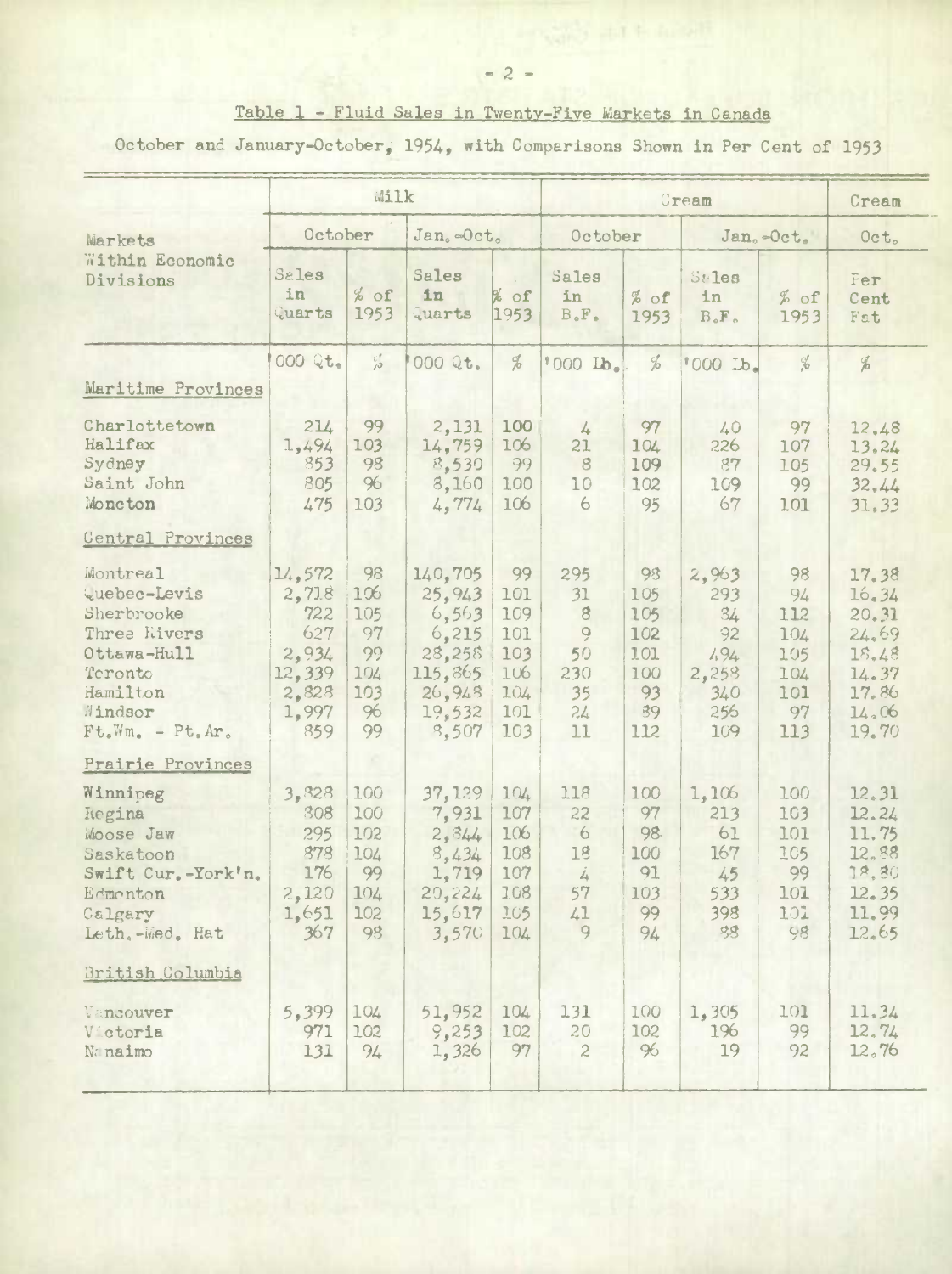## Table 11 - Estimated Fluid Lilk and Cream Sales\*

## Canada, by Provinces, October and January-October, 1954 with Comparisons Shown in Per Cent of 1953

|                                                                                                                                             |                                                                                          | (A) Fluid Milk Sales - In Quarts                                   |                                                                                                       | (B) Fluid Cream Sales-Butter-fat                                  |                                                                        |                                                                 |                                                                                   |                                                                 |
|---------------------------------------------------------------------------------------------------------------------------------------------|------------------------------------------------------------------------------------------|--------------------------------------------------------------------|-------------------------------------------------------------------------------------------------------|-------------------------------------------------------------------|------------------------------------------------------------------------|-----------------------------------------------------------------|-----------------------------------------------------------------------------------|-----------------------------------------------------------------|
| Province                                                                                                                                    | October                                                                                  |                                                                    | $Jan_{2}-Oct_{2}$                                                                                     |                                                                   | October                                                                |                                                                 | Jan.-Oct.                                                                         |                                                                 |
|                                                                                                                                             | $58$ les<br>in<br>tuarts                                                                 | $\%$<br>$\circ$ f<br>1953                                          | Sales<br>in<br>Quarts                                                                                 | $\%$<br>$\circ$ f<br>1953                                         | Sales<br>in<br>$B \cdot F \cdot$                                       | %<br>of<br>1953                                                 | Sales<br>in<br>$B_{\bullet}F_{\bullet}$                                           | $\frac{d}{b}$<br>of<br>1953                                     |
|                                                                                                                                             | 1000 Qt.                                                                                 | $\frac{c'}{\rho^2}$                                                | 1000 Qt.                                                                                              | $\%$                                                              | $'000$ $Lb$ .                                                          | $\frac{c_2}{25}$                                                | '000 Lb.                                                                          | $\%$                                                            |
| Canada<br>Prince Edward Is.<br>Nova Scotia<br>New Brunswick<br>Quebec<br>Ontario<br>Manitoba<br>Saskatchewan<br>Alberta<br>British Columbia | 141,767<br>753<br>4.728<br>4.270<br>53,361<br>50,101<br>5,620<br>6,472<br>6,821<br>9,641 | 100<br>101<br>101<br>100<br>100<br>101<br>100<br>101<br>102<br>103 | 1,363,486<br>7,460<br>48,391<br>41,869<br>517,305<br>471, 441<br>54,426<br>63,371<br>65,624<br>93,599 | 102<br>99<br>103<br>103<br>100<br>104<br>104<br>107<br>105<br>103 | 2,400<br>$12 \,$<br>61<br>57<br>371<br>659<br>155<br>164<br>200<br>221 | 99<br>100<br>107<br>100<br>99<br>96<br>100<br>101<br>101<br>100 | 24,583<br>122<br>675<br>595<br>9.039<br>7,085<br>1,440<br>1,429<br>1,859<br>2,339 | 100<br>93<br>107<br>102<br>99<br>99<br>100<br>103<br>101<br>100 |

(C) Fluid Milk, Fluid Cream and Total Fluid Sales, Expressed in Pounds of Milk

| Province                                                                                                                                                  | <b>Milk</b>                                                                                         |                                                                    | Gream                                                                                   |                                                                 | Fluid Sales                                                                                         |                                                                    |                                                                                                                 |                                                                   |
|-----------------------------------------------------------------------------------------------------------------------------------------------------------|-----------------------------------------------------------------------------------------------------|--------------------------------------------------------------------|-----------------------------------------------------------------------------------------|-----------------------------------------------------------------|-----------------------------------------------------------------------------------------------------|--------------------------------------------------------------------|-----------------------------------------------------------------------------------------------------------------|-------------------------------------------------------------------|
|                                                                                                                                                           | October                                                                                             |                                                                    | October                                                                                 |                                                                 | October                                                                                             |                                                                    | Jan. -Oct.                                                                                                      |                                                                   |
|                                                                                                                                                           | $50$ les<br>in<br>Lb <sub>o</sub>                                                                   | $\frac{d}{d}$<br>οf<br>1953                                        | Sales<br>in<br>$Lb_{\bullet}$                                                           | $\frac{d}{\rho}$<br>οf<br>1953                                  | Sales<br>in<br>$Lb_{\bullet}$                                                                       | $\%$<br>$\circ$ f<br>1953                                          | Sales<br>in<br>$Lb$ .                                                                                           | $\frac{d}{d}$<br>οf<br>1953                                       |
|                                                                                                                                                           | '000 Lb.                                                                                            | $\frac{c}{r^3}$                                                    | '000 Lb.                                                                                | $\frac{d}{d}$                                                   | '000 Lb.                                                                                            | $\frac{d}{d}$                                                      | '000 Lb.                                                                                                        | $\frac{d}{d}$                                                     |
| URBERT<br>Prince Edward Is.<br>Nova Scotia<br>New Brunswick<br>Quebec<br>Ontario<br><b>Manitoba</b><br>Saskatchewan<br>Alberta<br><b>British Columbia</b> | 365,760<br>1, 944<br>12,197<br>11,016<br>137,672<br>129,260<br>14,499<br>16,699<br>17.598<br>24,875 | 100<br>101<br>101<br>100<br>100<br>101<br>100<br>101<br>102<br>103 | 68,134<br>322<br>1,581<br>1,469<br>24,873<br>19,035<br>4.373<br>4,669<br>5,604<br>6,208 | 99<br>100<br>107<br>100<br>99<br>96<br>100<br>101<br>101<br>100 | 433,894<br>2,266<br>13,778<br>12,485<br>162, 545<br>148,295<br>18,872<br>21,368<br>23,202<br>31,083 | 100<br>100<br>101<br>100<br>100<br>100<br>100<br>101<br>101<br>103 | 4,216,354<br>22,644<br>142.573<br>123,365<br>1,592,885<br>1,420,035<br>180.945<br>205,083<br>221,894<br>306,930 | 102<br>98<br>104<br>103<br>100<br>103<br>103<br>106<br>104<br>103 |

\* Estimates are based on reports from 177 markets of Canada which represent in the aggregate 60.7 per cent of the estimated milk sales and 58.4 per cent of the estimated cream sales. The number of markets are shown as follows: P.E.I., 6; N.S., 19; N.B., 17; Que., 19; Ont., 33; Man., 12; Sask., 23; Alta., 28 and B.C. 20.